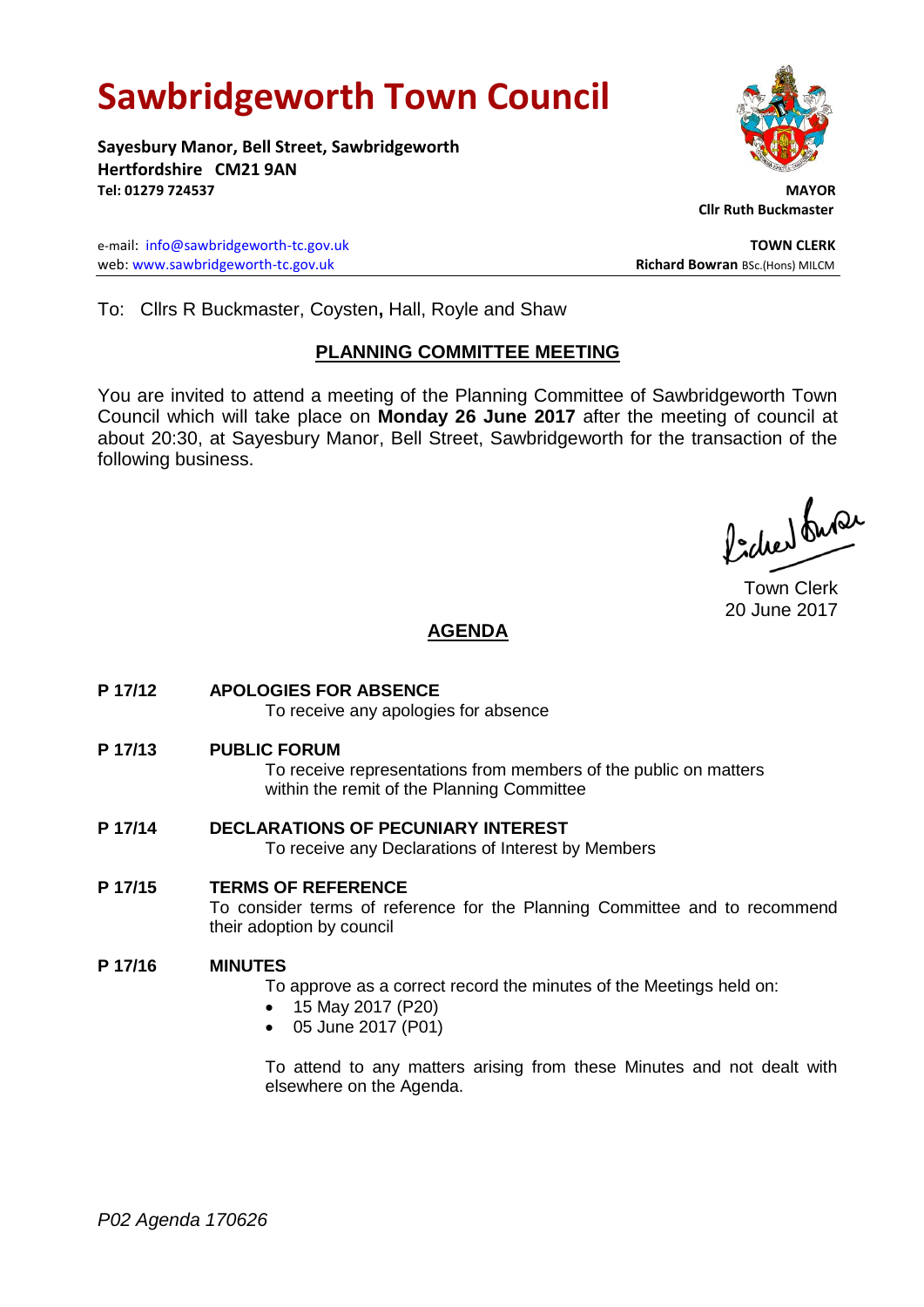#### **P 17/17 PLANNING APPLICATIONS RECEIVED FROM EHDC**

To consider Planning Applications received from EHDC since the last meeting of the Planning Committee

#### **3/17/1215/HH 17 Cherry Gardens, CM21 9DW**

[Two storey side extension](https://publicaccess.eastherts.gov.uk/online-applications/applicationDetails.do?activeTab=summary&keyVal=OQEV3LGLGXU00) **Applicant:** Mr James Matthews

# **\_\_\_\_\_\_\_\_\_\_\_\_\_\_\_\_\_\_\_\_\_\_\_\_\_\_\_\_\_\_\_\_\_\_\_\_\_\_\_\_\_\_\_\_\_\_\_\_\_\_\_\_\_\_\_\_\_\_\_\_\_\_\_\_\_\_**

# **3/17/1260/ADV**

#### **3/17/1261/LBC The White Lion, CM21 9EN**

[Installation of 1x illuminated hanging sign. 2x sets of illuminated individual letters. 1x non](https://publicaccess.eastherts.gov.uk/online-applications/applicationDetails.do?activeTab=summary&keyVal=OQRIQ2GLH1400)  [illuminated menu case. 1x illuminated amenity board, 1x non illuminated car park sign, 5x](https://publicaccess.eastherts.gov.uk/online-applications/applicationDetails.do?activeTab=summary&keyVal=OQRIQ2GLH1400)  [replacement floodlights and one lantern to the exterior of the building](https://publicaccess.eastherts.gov.uk/online-applications/applicationDetails.do?activeTab=summary&keyVal=OQRIQ2GLH1400) **Applicant:** Greene King Pub Company

**\_\_\_\_\_\_\_\_\_\_\_\_\_\_\_\_\_\_\_\_\_\_\_\_\_\_\_\_\_\_\_\_\_\_\_\_\_\_\_\_\_\_\_\_\_\_\_\_\_\_\_\_\_\_\_\_\_\_\_\_\_\_\_\_\_\_**

**\_\_\_\_\_\_\_\_\_\_\_\_\_\_\_\_\_\_\_\_\_\_\_\_\_\_\_\_\_\_\_\_\_\_\_\_\_\_\_\_\_\_\_\_\_\_\_\_\_\_\_\_\_\_\_\_\_\_\_\_\_\_\_\_\_\_**

#### **3/17/1283/HH 7 Rowney Wood, CM21 0HR**

[Existing Sun Room roof to be converted from a flat roof to a Pitched Roof, conversion of](https://publicaccess.eastherts.gov.uk/online-applications/applicationDetails.do?activeTab=summary&keyVal=OQTOKZGLH2300)  [garage to living space, alterations to front elevation including new dwarf gable over front](https://publicaccess.eastherts.gov.uk/online-applications/applicationDetails.do?activeTab=summary&keyVal=OQTOKZGLH2300)  [door and rendering and enlarged rear first-floor window](https://publicaccess.eastherts.gov.uk/online-applications/applicationDetails.do?activeTab=summary&keyVal=OQTOKZGLH2300) **Applicant:** Mrs Richard Pett

**\_\_\_\_\_\_\_\_\_\_\_\_\_\_\_\_\_\_\_\_\_\_\_\_\_\_\_\_\_\_\_\_\_\_\_\_\_\_\_\_\_\_\_\_\_\_\_\_\_\_\_\_\_\_\_\_\_\_\_\_\_\_\_\_\_\_**

## **3/17/1287/HH 39 Forebury Avenue, CM21 9BG**

[Part single and part two storey side and rear extension and alterations to roof](https://publicaccess.eastherts.gov.uk/online-applications/applicationDetails.do?activeTab=summary&keyVal=OQV7YMGLH2900) **Applicant:** Miss Ramsay

#### **3/17/1298/HH Garden Cottage, Bullfields, CM21 9DD**

[Erection of log cabin](https://publicaccess.eastherts.gov.uk/online-applications/applicationDetails.do?activeTab=summary&keyVal=OR2BLIGLH3A00) **Applicant:** Mr & Mrs Jon Leonard and Sarah Gregg

#### **3/17/1304/LBC 40A Bell Street, CM21 9AN**

[Installation of 2no. velux roof windows](https://publicaccess.eastherts.gov.uk/online-applications/applicationDetails.do?activeTab=summary&keyVal=OR2M7IGL00X00) **Applicant:** Mr S Pritchard

#### **3/17/1305/HH 13 Wychford Drive, CM21 0HA**

[Part garage conversion to habitable room, alterations to fenestration and the erection](https://publicaccess.eastherts.gov.uk/online-applications/applicationDetails.do?activeTab=summary&keyVal=OR2MBFGL00X00) of [weatherboarding to front elevation](https://publicaccess.eastherts.gov.uk/online-applications/applicationDetails.do?activeTab=summary&keyVal=OR2MBFGL00X00) **Applicant:** Mr T Abbs

#### **3/17/1398/FUL 41 School Lane, CM21 9FA**

[Change of use of amenity land to driveway](https://publicaccess.eastherts.gov.uk/online-applications/applicationDetails.do?activeTab=summary&keyVal=ORLDWNGL00B00) **Applicant:** Mr Ryan Wicks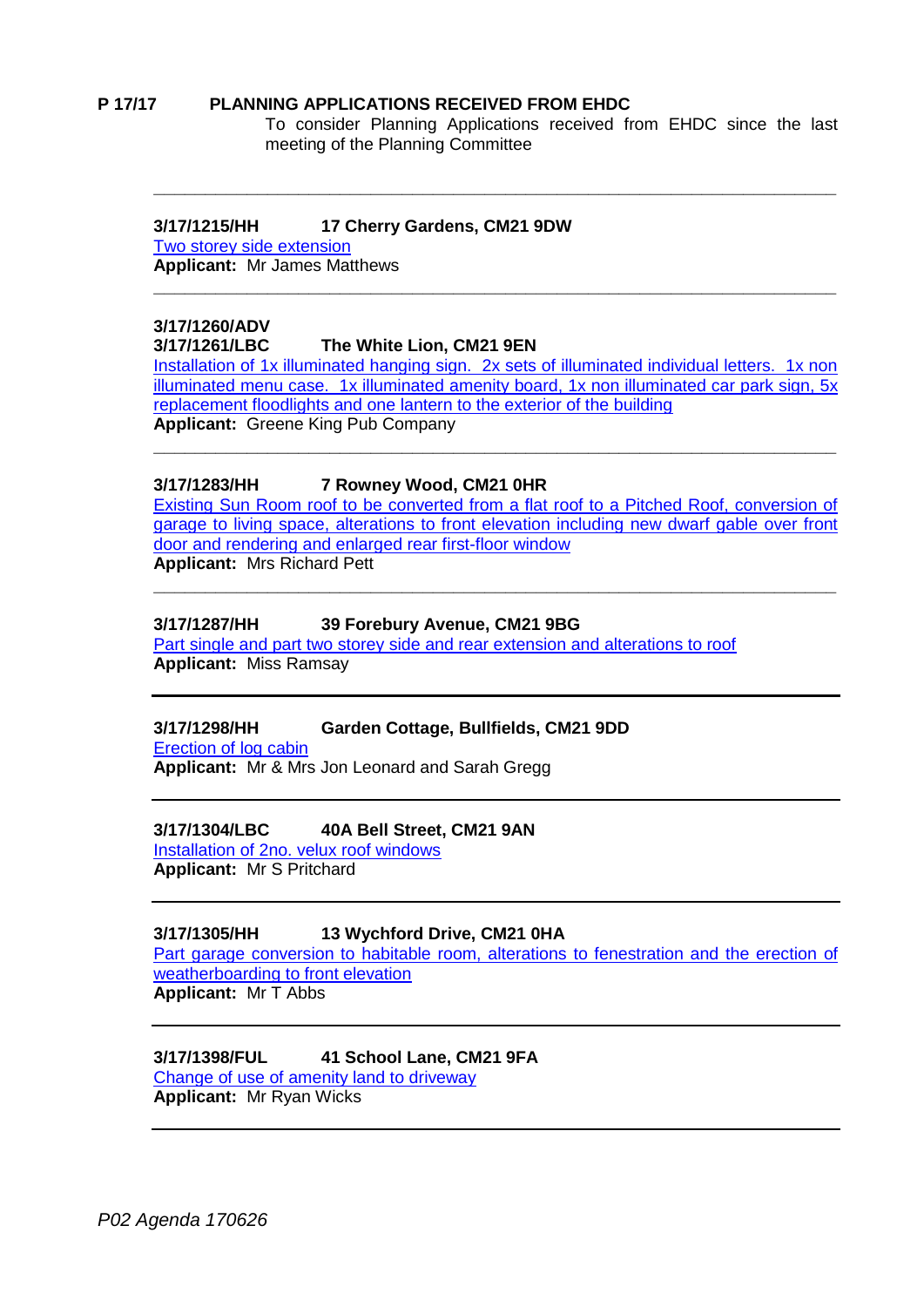#### **P 17/18 LATE PLANNING APPLICATIONS**

To deal with Planning Applications received from EHDC following the Publication of this Agenda and received before 23 June 2017

#### **P 17/19 PLANNING DECISIONS MADE BY EHDC** To receive Planning Decisions from EHDC

## **3/17/0854/HH 48 The Crest, CM21 0ES**

[First floor side extension](https://publicaccess.eastherts.gov.uk/online-applications/applicationDetails.do?activeTab=summary&keyVal=ONZDU9GL00X00)

**Applicant: Mr & Mrs GB Coe**

*STC Comment: No objection*

*EHDC Decision: Refused – "The proposed first floor side extension, by reason of its size, siting and design, would result in a cramped form of development and create a visual terracing effect to the detriment of the character and appearance of the street scene. The proposal would thereby be contrary to policies ENV1, ENV5 and ENV6 of the East Herts Local Plan Second Review April 2007".*

**\_\_\_\_\_\_\_\_\_\_\_\_\_\_\_\_\_\_\_\_\_\_\_\_\_\_\_\_\_\_\_\_\_\_\_\_\_\_\_\_\_\_\_\_\_\_\_\_\_\_\_\_\_\_\_\_\_\_\_\_\_\_\_\_\_\_**

#### **3/17/0886/HH 26 Brook Lane, CM21 0EL**

[Demolition of car port and detached garage; single storey side extension and two storey](https://publicaccess.eastherts.gov.uk/online-applications/applicationDetails.do?activeTab=summary&keyVal=OO78GCGLGDX00) [rear extension, raising of roof and insertion of two dormer windows and extension to rear](https://publicaccess.eastherts.gov.uk/online-applications/applicationDetails.do?activeTab=summary&keyVal=OO78GCGLGDX00)  [patio](https://publicaccess.eastherts.gov.uk/online-applications/applicationDetails.do?activeTab=summary&keyVal=OO78GCGLGDX00)

**Applicant: Mr Kevin Willett**

*STC Comment: No objection EHDC Decision: Granted*

#### **3/17/0931/HH 23 The Crest, CM21 0ER**

[Single storey front and side extension and steps up to front door, front bay window and](https://publicaccess.eastherts.gov.uk/online-applications/applicationDetails.do?activeTab=summary&keyVal=OONA76GLGGH00)  [monopitch roof to existing ground](https://publicaccess.eastherts.gov.uk/online-applications/applicationDetails.do?activeTab=summary&keyVal=OONA76GLGGH00) floor front projection

**Applicant: Mr & Mrs P Rogers** *STC Comment: No objection EHDC Decision: Granted*

#### **3/17/0936/LBC 17 Knight Street, CM21 9AT** [Insertion of first floor rear window](https://publicaccess.eastherts.gov.uk/online-applications/applicationDetails.do?activeTab=summary&keyVal=OONWGNGLGGV00)

**Applicant: Mrs K Price** *STC Comment: No objection EHDC Decision: Granted*